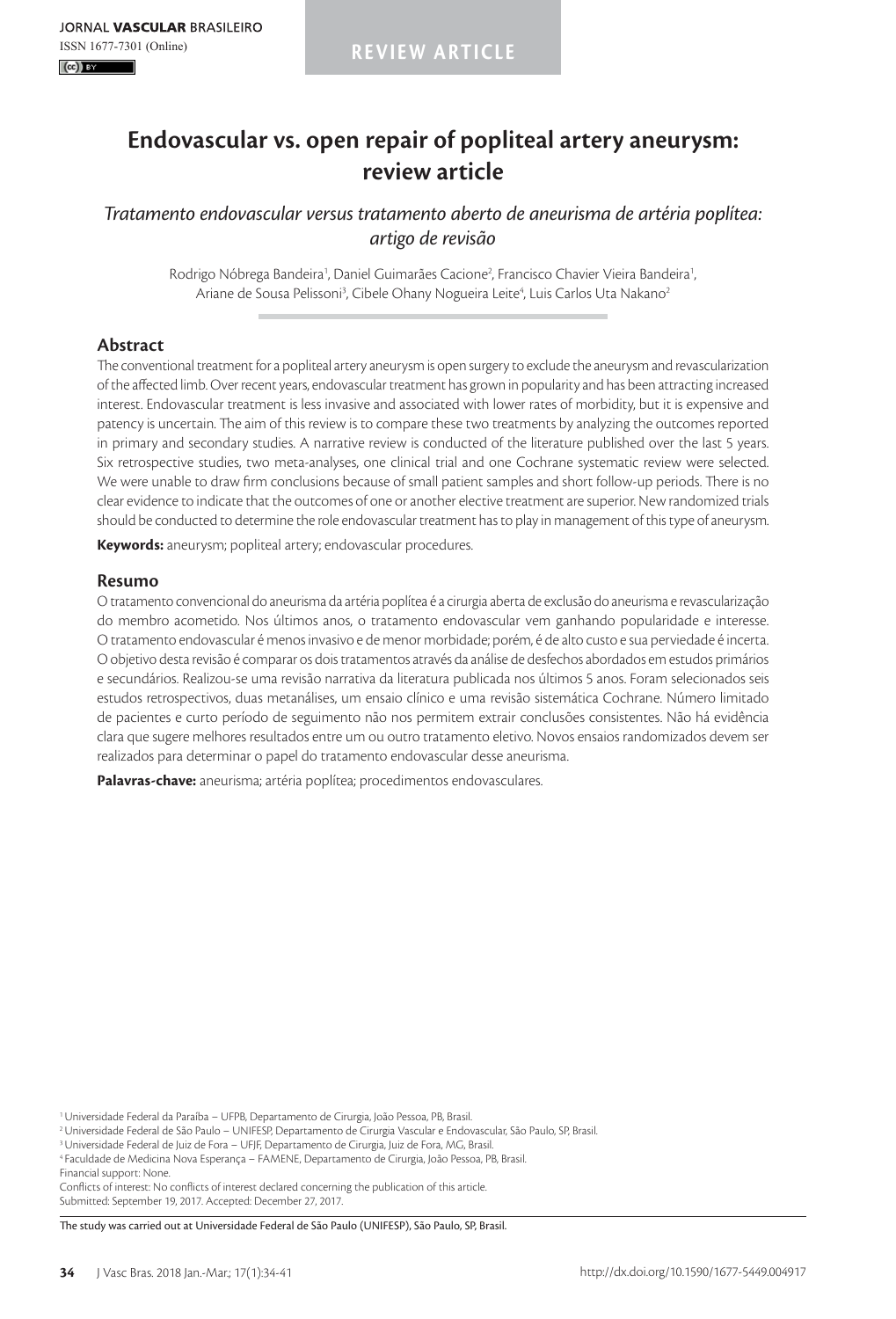## **INTRODUCTION**

A popliteal artery aneurysm (PAA) is defined as a focal dilation that exceeds 50% of the segment's maximum expected diameter (estimated considering age and  $sex$ <sup>1</sup> measured using ultrasonography, computed tomography, or magnetic resonance imaging. The popliteal artery is the second most common site of arterial aneurysms.2 Complications include rupture, embolization, thrombosis, and limb loss.<sup>3</sup>

Popliteal artery aneurysms are often bilateral. In 40 to 60% of patients, aneurysmal disease is also found at other levels. Incidence is less than 0.1%; but they account for 70% of peripheral aneurysms, primarily affecting people over the age of 65 years. Their prevalence in men aged 60-80 years is estimated at 1%4,5 and around 20 men are affected for each woman.<sup>6</sup> In the majority of patients, PAA is asymptomatic, but in 30% of cases it can involve complications, particularly embolization or thrombosis of the aneurysm.7

Asymptomatic patients, with aneurysm diameters less than 2 cm and free from thrombi are managed with periodic examinations using Doppler ultrasound.<sup>8,9</sup> Indications for surgical treatment have not been well-defined, but the most accepted criteria include diameter greater than 2 cm, especially in the presence of mural thrombus, and symptomatic cases.10

Open treatment (OT) has proven extremely durable, with excellent patency over the long term (primary patency exceeding  $76%$  at 5 years).<sup>11,12</sup> By-pass is the preferred technique, with a medial approach, proximal and distal ligature of the aneurysm, and inverted great saphenous vein graft.<sup>13</sup>

In 1994, Marin et al.<sup>14</sup> reported the first case of endovascular treatment (ET) for PAA. This promising treatment is less invasive, requires shorter duration surgery and involves less blood loss, and can also be performed with local anesthesia and, as a consequence, hospital discharge and recovery occur earlier.

Endovascular treatment for PAA is a controversial subject. Over recent years there have been several publications describing attempts to assess the efficacy and safety of this treatment for PAA compared with OT. The objective of this narrative review is to compare both types of treatment through an analysis of primary or secondary studies of the subject, analyzing the outcomes reported.

## **METHODS**

Bibliographic searches were run on the PubMed, SciELO, and LILACS databases for publications from 2012 to 2017, using the terms aneurysm, popliteal artery, and endovascular procedures. A total of nine

articles that compared OT with ET were selected: six retrospective studies, two metanalyses and one ongoing trial. A recent Cochrane systematic review was also included.

## **RESULTS**

The six articles describing retrospective studies were published by Pulli et al.,<sup>15</sup> Huang et al.,<sup>16</sup> Serrano Hernando et al.,<sup>17</sup> Ronchey et al.,<sup>18</sup> Cervin et al.,<sup>19</sup> and Braga et al.,<sup>13</sup> and are summarized in Tables 1 and 2.

The metanalyses used were conducted by von Stumm et al.,<sup>20</sup> published in 2015 and combining a total of 652 cases, and by Leake et al.,<sup>21</sup> published in 2017, covering 14 studies and 4,880 PAA treatments.

The Cochrane systematic review<sup>22</sup> was published in 2014 and is based on a search for randomized, controlled trials comparing the two types of PAA treatment.

The OVERPAR study23 ("*Open* vs. *Endovascular Repair of Popliteal Artery Aneurysm*") is an ongoing prospective, randomized, multicenter trial.

#### **DISCUSSION**

Surgical open treatment was described by Edwards et al.<sup>24</sup> at the end of the 1960s and consists of exclusion of the PAA by ligature and revascularization with venous by-pass and it remains the most widely used procedure, because the results are highly satisfactory, especially in elective cases, with high rates of graft patency and limb salvage observed over the course of follow-up.2,11

In turn, ET was first described in 1994 by Marin et al.<sup>14</sup> and has emerged as a possible alternative to treatment with open surgery, particularly for patients with high surgical risk.<sup>25,26</sup>

In 2013, Pulli et al.<sup>15</sup> published an analysis of a multicenter retrospective registry comprising data from seven Italian hospitals in which they evaluated 178 OT and 134 ET cases of PAA. Thirteen of the OT were performed by aneurysmectomy and graft interposition (11 with prosthesis and two with a saphenous vein graft), while in 73 cases the graft was placed inside the aneurysm (25 prosthetic grafts and 48 saphenous vein grafts), and in 92 cases proximal and distal aneurysm ligature was followed by by-pass grafting (76 with prostheses and 16 with saphenous veins).

Endovascular treatment was indicated if there was at least 2 cm of proximal and distal neck and at least one vessel was patent. Open treatment was chosen for symptomatic patients and patients with complex anatomy and often in the presence of ischemia. There were no differences between groups in relation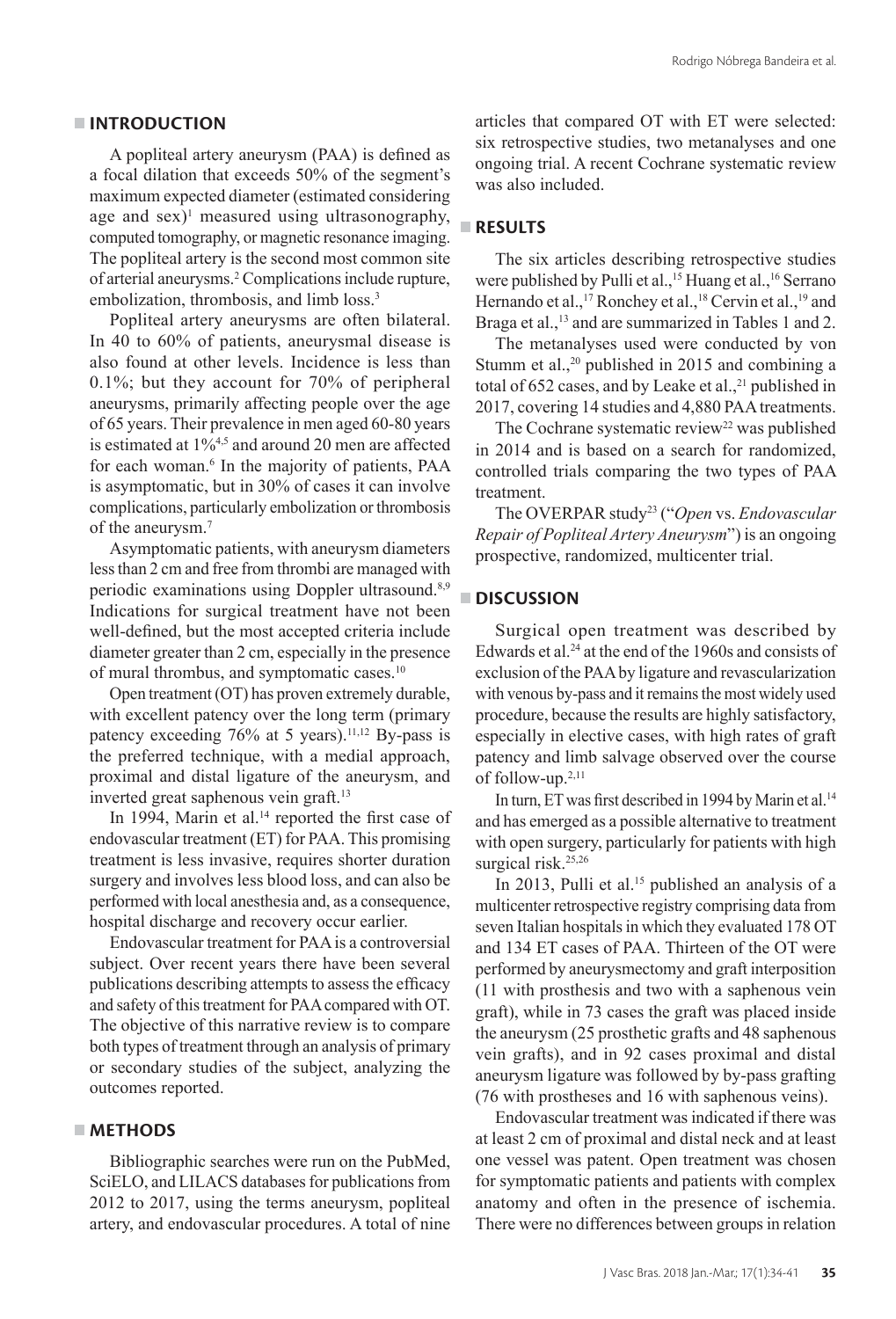| Hemobahn®<br>pəsn səsəyiso.dopu3<br>84.7/82.7/-<br>늡<br>$(1/2/3$ -year)<br>% иј Лоиатед Утвриоо з<br>PBP<br>84.7/82.7/-<br>5<br>VBP<br>79.1/76.9/-<br>E<br>$(164 - 5)$<br>PBP<br>Primary patency in %<br>78.8/77.1/-<br>5 |  | Run-off vesels<br>Technical success in %<br>Mean follow-up |              |  | 39% OT<br>< 2v<br>$\overline{100}$<br>$27m$ OT | 26% ET<br>35 m E | $0/1/2/3$ v:<br>98<br>3.8 yrs OT<br>2.6 yrs ET | $0/1$ v:<br>$2/3$ v:<br>49 m OT<br>22 m E        | Mean<br>100                   | 66.2% OT and 81.2% ET<br>33.8% OT and 18.7% ET<br>2.2 ET, 1.8 VBP, 2.3 PBP<br>ET (%): 4/25/38/32<br>OT (%): 2/31/45/21 |
|---------------------------------------------------------------------------------------------------------------------------------------------------------------------------------------------------------------------------|--|------------------------------------------------------------|--------------|--|------------------------------------------------|------------------|------------------------------------------------|--------------------------------------------------|-------------------------------|------------------------------------------------------------------------------------------------------------------------|
|                                                                                                                                                                                                                           |  |                                                            |              |  | or Viabahn®                                    |                  | Viabahn®                                       | Hemobahn®<br>or Viabahn®                         | Viabahn®                      |                                                                                                                        |
|                                                                                                                                                                                                                           |  |                                                            |              |  |                                                |                  | $-/-/79$ Em<br>$-/-/83$ EI                     | 89.3/88.3/89.3                                   |                               |                                                                                                                        |
|                                                                                                                                                                                                                           |  |                                                            |              |  |                                                |                  | $-1 - 184$ Em<br>$-/-/93$ El                   | 93.3/80.3/-                                      |                               |                                                                                                                        |
|                                                                                                                                                                                                                           |  |                                                            |              |  |                                                |                  |                                                |                                                  |                               |                                                                                                                        |
|                                                                                                                                                                                                                           |  |                                                            |              |  |                                                |                  | $-1 - 154$ Em<br>$-/-/75$ El                   |                                                  |                               |                                                                                                                        |
|                                                                                                                                                                                                                           |  |                                                            |              |  |                                                |                  | $-1$ -/77 Em<br>$-/-/85$ EI                    | $(94.9/-$ 83.3/74.9/- 79.7/79.7/- 100/100/-      |                               |                                                                                                                        |
|                                                                                                                                                                                                                           |  | Aneurysms                                                  | 늡            |  | 134                                            |                  | 42                                             | 32                                               | 67 patients                   | 592                                                                                                                    |
|                                                                                                                                                                                                                           |  |                                                            |              |  | 178                                            |                  | 107                                            | 139                                              |                               |                                                                                                                        |
| 5                                                                                                                                                                                                                         |  |                                                            |              |  | 2000~2011                                      |                  | 2005~2012                                      |                                                  | 2000~2013                     | 2008~2012                                                                                                              |
| <b>Doined</b>                                                                                                                                                                                                             |  |                                                            | <b>Apnas</b> |  | Pullietal. <sup>15</sup>                       |                  | Huang et al. <sup>16</sup>                     | Serrano Hernando et al. <sup>17*</sup> 1993~2013 | Ronchey et al. <sup>18*</sup> | Cervin et al. <sup>19*</sup>                                                                                           |

ರ<br>ಅ  $\frac{5}{20}$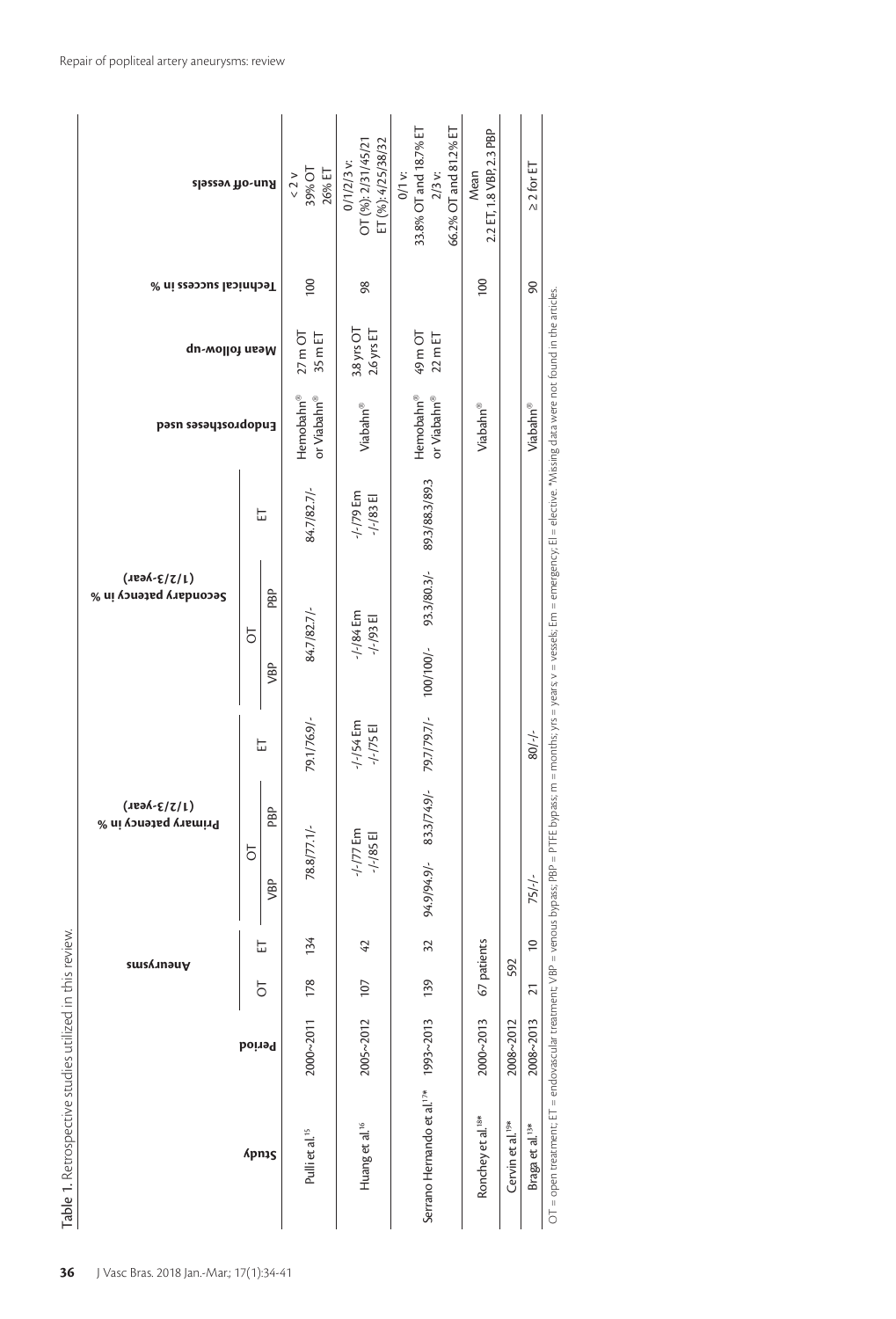|                                                         |                         | Dyslipidemia  | E              | 46   | 34%        | 28             | 80%        | $\overline{=}$ | 34.4%                                  | $\approx$     | 36%          |               | 66%           |      |
|---------------------------------------------------------|-------------------------|---------------|----------------|------|------------|----------------|------------|----------------|----------------------------------------|---------------|--------------|---------------|---------------|------|
|                                                         |                         |               | $\overline{5}$ | 8    | 33.5%      | 67             | 74%        | 54             | 38.8%                                  | 14/29%        | 4/64%        |               | 26.31%        |      |
|                                                         |                         | COPD          | 5              |      | 23%        | ∞              | 23%        |                | 12.5%                                  | $\equiv$      | 44%          |               |               |      |
|                                                         |                         |               | $\overline{5}$ | 45   | 25%        | $\tilde{c}$    | 14%        | 23             | 16.5%                                  | 5/17%         | 1/7%         |               |               |      |
|                                                         |                         |               | F,             | 93   | 70%        | 65             | 71%        | $\frac{6}{2}$  | 50%                                    | 23            | 92%          |               | 88%           |      |
|                                                         | Comorbidities           | ₹             | $\overline{5}$ | 142  | 80%        | 28             | 80%        | 74             | 53.2%                                  | 26/92%        | 14/100%      | 68%           | 73.68%        |      |
|                                                         |                         |               | E,             |      | 30.5%      | $\overline{c}$ | 34%        | ∞              | 25%                                    | $\approx$     | 40%          |               | 33%           |      |
|                                                         |                         | Heart disease | $\overline{5}$ | ò    | 34%        | ∞              | 9%         | 24             | 17.2%                                  | 14/50%        | 4/28%        |               | 10.52%        |      |
|                                                         |                         |               | E,             | 94   | 70%        |                |            | $\overline{1}$ | 53.1%                                  | $\frac{4}{5}$ | 60%          |               | 99%           |      |
|                                                         |                         | Smoking       | $\overline{5}$ | 98   | 55%        |                |            | 82             | 58.9%                                  | 15/53%        | 9/64%        | 79%           | 68.41%        |      |
|                                                         | (mean)<br><b>Stents</b> |               |                |      | $1-4$      |                |            |                | 1.44                                   |               |              | $\frac{6}{1}$ |               |      |
|                                                         | Mean diameter           |               | F.             | 34.7 |            | $30 + 0.9$     |            | 28.4           |                                        | 24            |              |               |               |      |
|                                                         |                         | (in mm)       | $\overline{5}$ |      | 33.5       |                | $32 + 1.5$ | 26.1           |                                        |               | 26           |               |               |      |
|                                                         |                         |               | F              | ⋍    | 9.5%       | 35             | 100%       | 32             | 100%                                   | 23            | 92%          |               |               | 100% |
|                                                         |                         | Male          | ≍              |      | 7.5%       | 90             | 99%        | 39             | 100%                                   | 26/92%        | 100%<br>14/1 | 95%           | $\frac{8}{2}$ | 100% |
|                                                         |                         |               | ᆸ              |      | 74.9±7.9   |                | $81 + 6.5$ |                | 74.3                                   | $71 \pm 6$    |              |               | 67.6          |      |
| Table 2. Demographic data and clinical characteristics. | Mean age                | (in years)    | ō              |      | $70 + 8.9$ |                | 71±9.6     | 68.7           |                                        | VBP 66±10     | PBP 68±7     | 70 (42-102)   | 70.95         |      |
|                                                         |                         |               |                |      |            |                |            |                | Serrano Hernando et al. <sup>17*</sup> |               |              |               |               |      |

OT = open treatment; ET = endovascular treatment; VBP = venous by-pass with PTFE graft; AH = arterial hypertension; COPD = chronic obstructive pulmonary disease. "Missing data were not found in the articles. OT = open treatment; VBP = venous by-pass; PBP = by-pass with PTFE graft; AH = arterial hypertension; COPD = chronic obstructive pulmonary disease. \*Missing data were not found in the articles.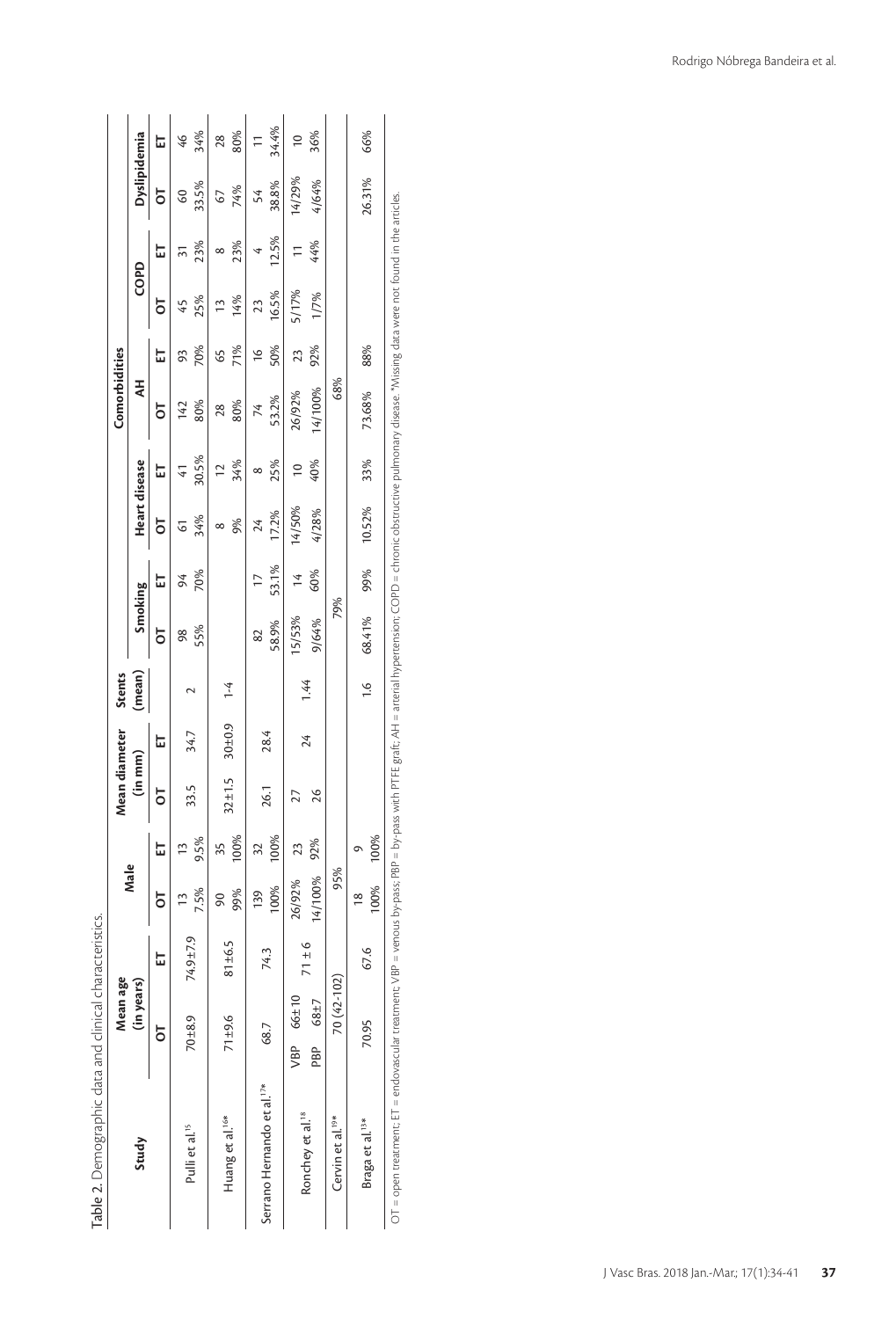to sex, risk factors, or comorbidities. Mean follow-up time was 27 months for OT and 35 months for ET.

Open treatment still offers good results for both symptomatic and asymptomatic patients. Grafts with autologous veins are superior to polytetrafluoroethylene (PTFE) grafts in terms of initial and long term results (primary patency at 4 years was 86.3% for autologous vein grafts and 56.3% for the prosthesis) and veins are considered the material of choice for OT.3,27,28 Better results were observed when a posterior approach was used, in agreement with the results of the participating centers.<sup>11</sup>

In conclusion, if a meticulous analysis of each aneurysm/patient is conducted to choose the appropriate treatment, initial and long-term results are satisfactory. However, a randomized and controlled trial comparing the two treatments is necessary.

In 2014, Huang et al.<sup>16</sup> published a retrospective study of 149 PAAs, 107 of which had been treated with OT and 42 treated by ET at the Mayo clinic in Minnesota, United States. Open treatment was conducted by endoaneurysmorrhaphy with proximal and distal ligature or removal of the aneurysm, and 86 aneurysms were repaired with autologous vein grafts and 21 with PTFE grafts. The proximal and distal neck size considered necessary for ET was 1.5 cm with at least on patent distal vessel. Criteria for rejecting patients for ET were age less than 50, poor distal run-off, compressive symptoms, and knee flexion greater than 90 degrees. Patients who had elective ET were a mean of 10 years older and had a higher frequency of cardiac comorbidities. There were no differences between the groups in terms of aneurysm size, distribution of symptoms, or distal run-off. Emergency patients managed with ET (for rupture or acute ischemia) had longer hospital stays, 20% mortality, and a 20% amputation rate. Prior complications and thrombosis of the graft, prior and late interventions, and adverse events were all significantly more frequent after emergency ET, which had lower 3-year primary patency (54%). The study failed to prove the superiority of ET with relation to OT. Furthermore, ET had inferior results after elective treatment, since there was a trend to a higher rate of adverse events and a higher number of reinterventions. Nevertheless, 3-year patency was similar after OT and ET. Notwithstanding, if anatomy is favorable, then elective ET appears to be justified in high-risk elderly patients, while in emergency cases ET and OT were equivalent. Adverse events had equal frequency and ET did not change the prognosis of acute limb ischemia. This study recognized the need for a randomized multicenter study of PAA in patients with acute presentations.

The retrospective study by Serrano Hernando et al.<sup>17</sup> analyzed PAA treatments performed from 1993 to 2013, 139 with OT and 32 with ET. Open treatment was by proximal and distal ligation of the aneurysm, with venous by-pass in 99 patients and PTFE grafts in 40 patients. Endovascular treatment was chosen for patients with high surgical risk, without an adequate vein for by-pass, and with favorable anatomy (defined as proximal and distal necks greater than 10 mm and difference in caliber between the two segments  $\leq 2$  mm). There were no significant differences between primary or secondary patency rates when analyzed by conventional vs. endovascular treatment, symptomatic vs. asymptomatic, or tibial vs. popliteal anastomosis. Venous by-pass is the best treatment according to this study and to the published literature. Endovascular treatment may be a viable option in selected patients; but its true benefits have not yet been established.

Ronchey et al.<sup>18</sup> conducted a retrospective study of 67 PAA patients, dividing them into three groups: A for ET, B for by-pass with the great saphenous vein, and C for prosthetic grafting. Five-year primary patency rates for groups A, B, and C were 71%, 81%, and 69% respectively, with no statistical difference between the three groups. Five-year secondary patency rates for the three groups were 88%, 85%, and 84% respectively, with no statistical difference between the three groups. Endovascular treatment was chosen for high-risk patients, with favorable anatomy, proximal and distal necks of 1.5 cm, and at least on patent distal vessel. In conclusion, ET for PAA is subject to anatomic limitations related to movement of the artery, but is not inferior to surgical treatment with prosthetic grafts. It reduces the length of the patient's hospital stay and blood transfusion requirements. Great saphenous vein grafts were not associated with better results than prosthetic grafts. However, the study recognized the need for controlled and randomized trials with appropriate long-term outcomes and inclusion criteria to compare the three treatment options.

In 2015, Cervin et al.<sup>19</sup> published the retrospective register Sweedvasc (Swedish Vascular Registry), which collected data from 30 hospitals from 2008 to 2012, analyzing 592 PAA treatments. These treatments were analyzed by emergency cases (174 with acute ischemia, 13 with rupture) and elective cases (300 asymptomatic, 105 with other symptoms). Among patients with acute ischemia, 1-year primary and secondary patency were, respectively, 78.8% and 86.8% for OT and 42.9% and 47.6% for ET. Among the symptomatic patients, 1-year primary and secondary patency were, respectively, 81.1% and 86.5% for OT and 57.1% and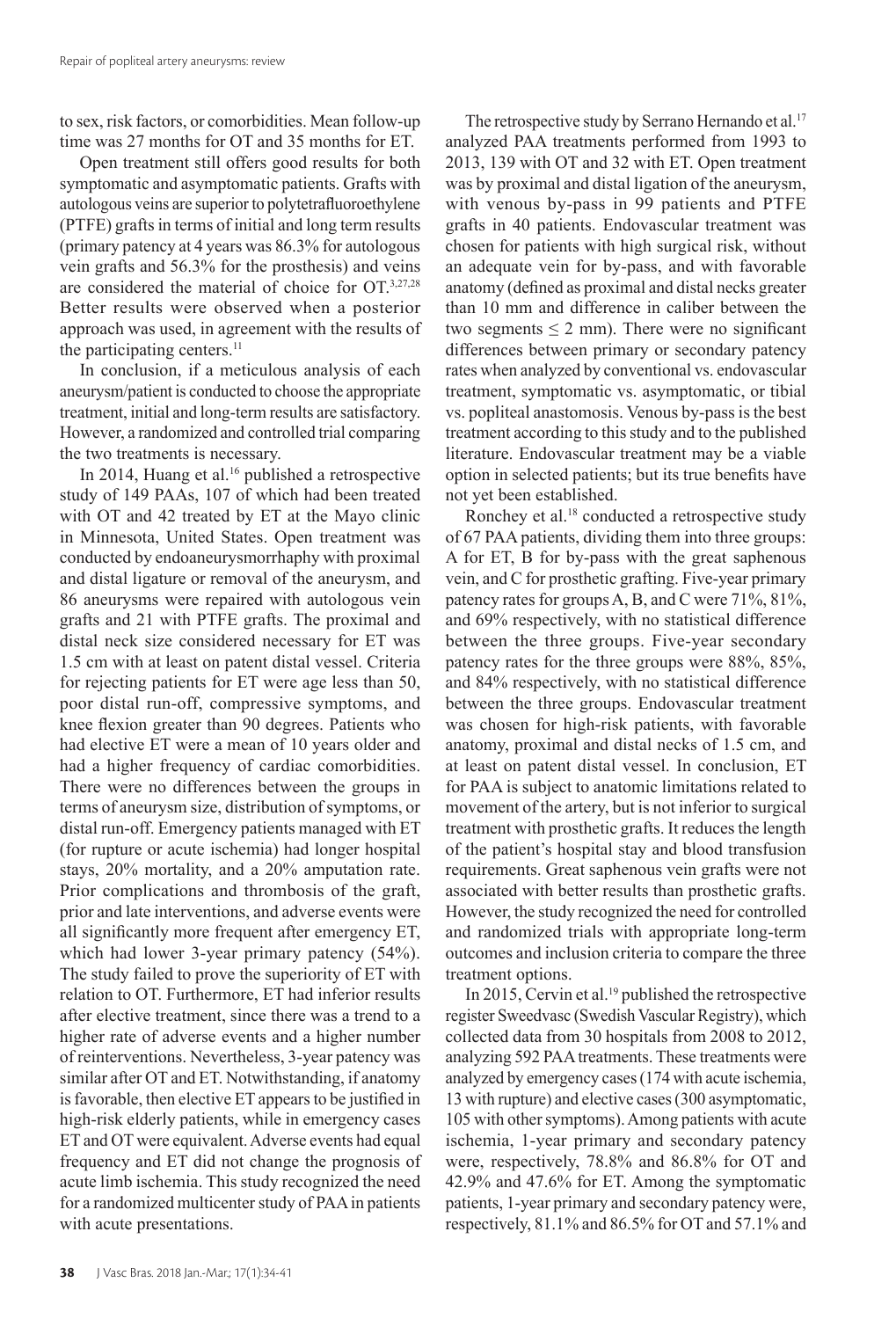85.7% for ET. Among the asymptomatic patients, 1-year primary and secondary patency rates were, respectively, 89% and 93.5% for OT and 67.4% and 83.7% for ET.

This study revealed an important clinical difference between the OT and ET groups, in favor of OT. Although this finding had been expected, the magnitude of the difference in results was unexpected, in particular between those treated for acute ischemia, and raises questions about use of ET to treat PAA.

Braga et al.<sup>13</sup> reported 5 years' experience at the Hospital das Clínicas de Ribeirão Preto. Endovascular treatment using Viabahn® covered stents (a mean of 1.6 stents per patient) was chosen for patients at high surgical risk, with a minimum of two patent distal vessels, and proximal and distal necks of at least 1 cm. Open treatment was selected for patients with acute ischemia, limiting claudication, or asymptomatic patients with diameters  $> 2$  cm, and was achieved by construction of a femoropopliteal by-pass using the great saphenous vein inverted, with distal and proximal ligature of the aneurysm.

A total of 10 ET and 21 OT were performed in 28 patients. There were no statistical differences in mean time in hospital or limb salvage rates at 30 or 90 days. Reintervention was necessary within 30 days in 10% of the endovascular cases and 14.28% of the open surgery group. Among the OT cases, in addition to no specific anatomical criteria for treatment, patients with critical ischemia were also treated, leading to a selection bias that affects the results and prevents intergroup comparison of the results. Therefore, prospective and controlled studies are needed to evaluate ET as an alternative procedure in cases with high risk and favorable anatomy.

In 2015, Von Stumm et al.<sup>20</sup> published a meta-analysis analyzing one randomized controlled study, one prospective cohort study, and four retrospective cohort studies, totaling 652 cases. This meta-analysis suggests that endovascular treatment for PAA may be a safe and effective method for patients with favorable anatomy. Medium-term primary patency did not differ between ET and OT, but 30-day reintervention and thrombosis rates were better in the ET group. Currently, the quality of evidence on ET is low, and additional research is absolutely necessary to support evidence-based recommendations for ET.

In 2017, Leake et al.<sup>21</sup> conducted a meta-analysis of 14 studies published from 2005 to 2016, with a total of 4,880 PAA, 3,915 managed with OT and 1,210 with ET. Patients' comorbidities were similar in both treatment groups. Wound complications were five times more frequent after OT. Length of hospital stay was significantly shorter for ET. One and 3-year

primary patency were better after OT. There were no significant differences in 1 or 3-year secondary patency. Endovascular treatment had lower rates of complications and shorter hospital stays, but primary patency was lower. Additional studies are needed to reveal long-term results.

In 2014, the Cochrane Collaboration published a systematic review comparing the two types of treatment for PAA.22 Only one randomized controlled study that met the inclusion criteria was identified. That publication described 30 PAA that were treated (15 with OT and 15 with ET) and followed for at least 4 years. The mean hospital stay (4.3 days for ET and 7.7 days for OT) and duration of surgery (75.4 minutes for ET and 195.3 minutes for OT) were both significantly shorter in the ET group. One-year primary patency was 100% after OT and 93.3% after ET, but 4-year patency rates were similar. The study's greatest limitation was the low number of cases. Currently there is no clear evidence to suggest that one or other type of elective treatment offers superior results. There is a need for more randomized trials with large enough samples to determine whether there is any advantage to using endovascular treatment rather than open treatment for PAA.

Although open surgical treatment is the most accepted method for PAA repair, ET is growing in popularity and interest in it is increasing, because it is less complicated and less aggressive than surgical treatment. As a result, a large number of articles have been published recently.25,26,29-34

However, to date, only reports covering short duration hospital admissions of patients treated with endovascular techniques have been published in the few articles comparing the two treatments.29-34 These studies have several limitations: they are non- randomized retrospective studies, with large discrepancies between the OT and ET groups in terms of patients' clinical presentations, short follow-up periods, and small samples, particularly in the ET group.

The limited number of patients covered in these comparisons prevented us from drawing consistent conclusions. New controlled and randomized studies, with long-term results and inclusion criteria that are appropriate to allow comparisons between the three treatment options are needed to enable us to determine the true indications and contraindications for endovascular treatment and its efficacy and safety.

The OVERPAR study<sup>23</sup> ("Open vs. Endovascular Repair of Popliteal Artery Aneurysm") is a prospective, randomized, and multicenter trial that is ongoing and promises to be the largest study conducted to date in patients with asymptomatic popliteal artery aneurysms.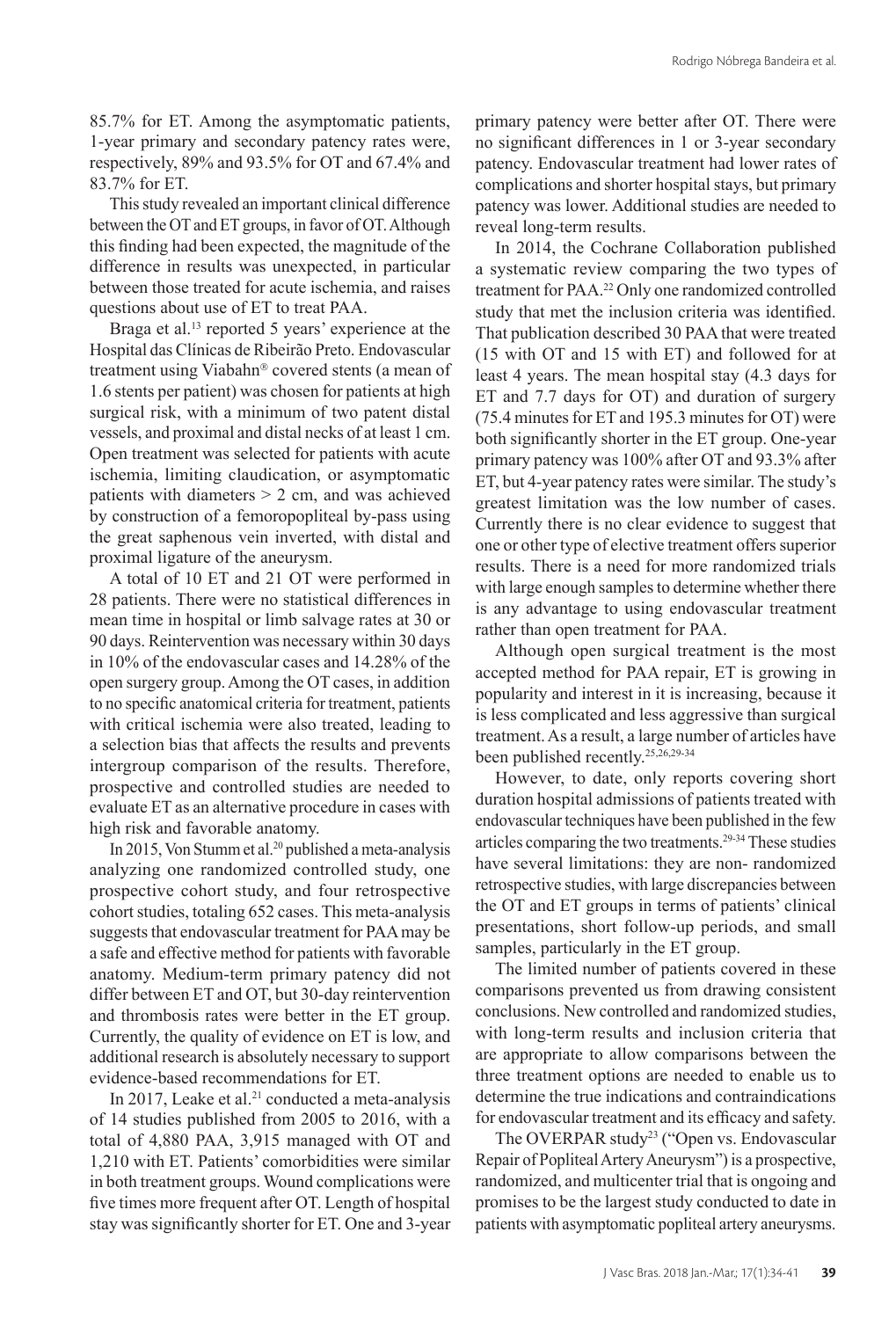This comparative study will provide level 1 evidence to guide treatment of patients with PAA.

## **CONCLUSIONS**

Surgical open treatment is considered the most traditional method for treatment symptomatic or asymptomatic PAA larger than 2 cm and has good rates of patency. In turn, ET initially emerged as an alternative treatment to open surgery for patients with high surgical risk, but as the years have passed it has been suggested as the first treatment option. However, there is no clear evidence that the results of one or another elective treatment are superior, as demonstrated by the Cochrane systematic review, which has a moderate evidence level. New randomized studies, with adequate samples, long follow-up periods, and well-defined criteria should be conducted to determine the role of ET in PAA.

## **REFERENCES**

- 1. Callum KG, Gaunt JI, Thomas ML, Browse NL. Physiological studies in arteriomegaly. Cardiovasc Res. 1974;8(3):373-83. [http://dx.doi.](https://doi.org/10.1093/cvr/8.3.373) [org/10.1093/cvr/8.3.373](https://doi.org/10.1093/cvr/8.3.373). [PMid:4415073.](https://www.ncbi.nlm.nih.gov/entrez/query.fcgi?cmd=Retrieve&db=PubMed&list_uids=4415073&dopt=Abstract)
- 2. Johnson ON 3rd, Slidell MB, Macsata RA, Faler BJ, Amdur RL, Sidawy AN. Outcomes of surgical management for popliteal artery aneurysms: an analysis of 583 cases. J Vasc Surg. 2008;48(4):845-51. [http://dx.doi.org/10.1016/j.jvs.2008.05.063](https://doi.org/10.1016/j.jvs.2008.05.063). [PMid:18639422.](https://www.ncbi.nlm.nih.gov/entrez/query.fcgi?cmd=Retrieve&db=PubMed&list_uids=18639422&dopt=Abstract)
- 3. Ravn H, Wanhainen A, Bjorck M, and the Swedish Vascular Registry (Swedvasc). Surgical technique and long-term results after popliteal artery aneurysm repair: results from 717 legs. J Vasc Surg. 2007;46(2):236-43. [http://dx.doi.org/10.1016/j.jvs.2007.04.018](https://doi.org/10.1016/j.jvs.2007.04.018). [PMid:17664101.](https://www.ncbi.nlm.nih.gov/entrez/query.fcgi?cmd=Retrieve&db=PubMed&list_uids=17664101&dopt=Abstract)
- 4. Rutherford RB. Arterial Aneurysms. 8th ed. Cronenwett JL, editor. Rutherford's vascular surgery. Philadelphia: Elsevier Saunders; 2014. p. 1990-8.
- 5. Trickett JP, Scott RAP, Tilney HS. Screening and management of asymptomatic popliteal aneurysms. J Med Screen. 2002;9(2):92-3. [http://dx.doi.org/10.1136/jms.9.2.92.](https://doi.org/10.1136/jms.9.2.92) [PMid:12133930.](https://www.ncbi.nlm.nih.gov/entrez/query.fcgi?cmd=Retrieve&db=PubMed&list_uids=12133930&dopt=Abstract)
- 6. Kropman RHJ, De Vries JPPM, Moll FL. Surgical and endovascular treatment of atherosclerotic popliteal artery aneurysms. J Cardiovasc Surg (Torino). 2007;48(3):281-8. [PMid:17505431.](https://www.ncbi.nlm.nih.gov/entrez/query.fcgi?cmd=Retrieve&db=PubMed&list_uids=17505431&dopt=Abstract)
- 7. Galland RB. History of the management of popliteal artery aneurysms. Eur J Vasc Endovasc Surg. 2008;35(4):466-72. [http://](https://doi.org/10.1016/j.ejvs.2007.11.011) [dx.doi.org/10.1016/j.ejvs.2007.11.011](https://doi.org/10.1016/j.ejvs.2007.11.011). [PMid:18180184.](https://www.ncbi.nlm.nih.gov/entrez/query.fcgi?cmd=Retrieve&db=PubMed&list_uids=18180184&dopt=Abstract)
- 8. Lowell RC, Gloviczki P, Hallett JW Jr, et al. Popliteal artery aneurysms: the risk of nonoperative management. Ann Vasc Surg. 1994;8(1):14- 23. [http://dx.doi.org/10.1007/BF02133401](https://doi.org/10.1007/BF02133401). [PMid:8192995.](https://www.ncbi.nlm.nih.gov/entrez/query.fcgi?cmd=Retrieve&db=PubMed&list_uids=8192995&dopt=Abstract)
- 9. Lovegrove RE, Javid M, Magee TR, Galland RB. Endovascular and Open Approaches to Non-thrombosed Popliteal Aneurysm Repair: A Meta-analysis. Eur J Vasc Endovasc Surg. 2008;36(1):96-100. [http://dx.doi.org/10.1016/j.ejvs.2008.02.002](https://doi.org/10.1016/j.ejvs.2008.02.002)[. PMid:18396427.](https://www.ncbi.nlm.nih.gov/entrez/query.fcgi?cmd=Retrieve&db=PubMed&list_uids=18396427&dopt=Abstract)
- 10. Mousa AY, Beauford RB, Henderson P, et al. Update on the diagnosis and management of popliteal aneurysm and literature review. Vascular. 2006;14(2):103-8. [http://dx.doi.org/10.2310/6670.2006.00021](https://doi.org/10.2310/6670.2006.00021). [PMid:16956479.](https://www.ncbi.nlm.nih.gov/entrez/query.fcgi?cmd=Retrieve&db=PubMed&list_uids=16956479&dopt=Abstract)
- 11. Pulli R, Dorigo W, Troisi N, et al. Surgical management of popliteal artery aneurysms: which factors affect outcomes? J Vasc Surg.

2006;43(3):481-7. [http://dx.doi.org/10.1016/j.jvs.2005.11.048.](https://doi.org/10.1016/j.jvs.2005.11.048) [PMid:16520159.](https://www.ncbi.nlm.nih.gov/entrez/query.fcgi?cmd=Retrieve&db=PubMed&list_uids=16520159&dopt=Abstract)

- 12. Huang Y, Gloviczki P, Noel AA, et al. Early complications and long-term outcome after open surgical treatment of popliteal artery aneurysms: is exclusion with saphenous vein bypass still the gold standard? J Vasc Surg. 2007;45(4):705-15e1. [http://dx.doi.](https://doi.org/10.1016/j.jvs.2006.12.011) [org/10.1016/j.jvs.2006.12.011](https://doi.org/10.1016/j.jvs.2006.12.011)[. PMid:17398379.](https://www.ncbi.nlm.nih.gov/entrez/query.fcgi?cmd=Retrieve&db=PubMed&list_uids=17398379&dopt=Abstract)
- 13. Braga AFF, Catto RC, Ribeiro MS, Piccinato CE, Joviliano EE. Cirurgia aberta e endovascular no tratamento de aneurisma de artéria poplítea: Experiência de cinco anos do HCRP-FMRP-USP. J Vasc Bras. 2015;14(4):297-304. [http://dx.doi.org/10.1590/1677-5449.02715.](https://doi.org/10.1590/1677-5449.02715)
- 14. Marin ML, Veith FJ, Panetta TF, et al. Transfemoral endoluminal stented graft repair of a popliteal artery aneurysm. J Vasc Surg. 1994;19(4):754-7. [http://dx.doi.org/10.1016/S0741-5214\(94\)70052-](https://doi.org/10.1016/S0741-5214(94)70052-4) [4.](https://doi.org/10.1016/S0741-5214(94)70052-4) [PMid:8164291.](https://www.ncbi.nlm.nih.gov/entrez/query.fcgi?cmd=Retrieve&db=PubMed&list_uids=8164291&dopt=Abstract)
- 15. Pulli R, Dorigo W, Castelli P, et al. A multicentric experience with open surgical repair and endovascular exclusion of popliteal artery aneurysms. Eur J Vasc Endovasc Surg. 2013;45(4):357-63. [http://](https://doi.org/10.1016/j.ejvs.2013.01.012) [dx.doi.org/10.1016/j.ejvs.2013.01.012](https://doi.org/10.1016/j.ejvs.2013.01.012)[. PMid:23391602.](https://www.ncbi.nlm.nih.gov/entrez/query.fcgi?cmd=Retrieve&db=PubMed&list_uids=23391602&dopt=Abstract)
- 16. Huang Y, Gloviczki P, Oderich GS, et al. Outcomes of endovascular and contemporary open surgical repairs of popliteal artery aneurysm. J Vasc Surg. 2014;60(3):631-8.e2. [http://dx.doi.org/10.1016/j.](https://doi.org/10.1016/j.jvs.2014.03.257) [jvs.2014.03.257.](https://doi.org/10.1016/j.jvs.2014.03.257) [PMid:24768361.](https://www.ncbi.nlm.nih.gov/entrez/query.fcgi?cmd=Retrieve&db=PubMed&list_uids=24768361&dopt=Abstract)
- 17. Serrano Hernando FJ, Martínez López I, Hernández Mateo MM, et al. Comparison of popliteal artery aneurysm therapies. J Vasc Surg. 2015;61(3):655-61. [http://dx.doi.org/10.1016/j.jvs.2014.10.007.](https://doi.org/10.1016/j.jvs.2014.10.007) [PMid:25499705.](https://www.ncbi.nlm.nih.gov/entrez/query.fcgi?cmd=Retrieve&db=PubMed&list_uids=25499705&dopt=Abstract)
- 18. Ronchey S, Pecoraro F, Alberti V, et al. Popliteal artery aneurysm repair in the endovascular era: fourteen-years single center experience. Medicine (Baltimore). 2015;94(30):e1130. [http://](https://doi.org/10.1097/MD.0000000000001130) [dx.doi.org/10.1097/MD.0000000000001130](https://doi.org/10.1097/MD.0000000000001130). [PMid:26222843.](https://www.ncbi.nlm.nih.gov/entrez/query.fcgi?cmd=Retrieve&db=PubMed&list_uids=26222843&dopt=Abstract)
- 19. Cervin A, Tjärnström J, Ravn H, et al. Treatment of Popliteal Aneurysm by Open and Endovascular Surgery: A Contemporary Study of 592 Procedures in Sweden. Eur J Vasc Endovasc Surg. 2015;50(3):342-50. [http://dx.doi.org/10.1016/j.ejvs.2015.03.026.](https://doi.org/10.1016/j.ejvs.2015.03.026) [PMid:25911500.](https://www.ncbi.nlm.nih.gov/entrez/query.fcgi?cmd=Retrieve&db=PubMed&list_uids=25911500&dopt=Abstract)
- 20. von Stumm M, Teufelsbauer H, Reichenspurner H, Debus ES. Two Decades of Endovascular Repair of Popliteal Artery Aneurysm-A Meta-analysis. Eur J Vasc Endovasc Surg. 2015;50(3):351-9. [http://](https://doi.org/10.1016/j.ejvs.2015.04.036) [dx.doi.org/10.1016/j.ejvs.2015.04.036](https://doi.org/10.1016/j.ejvs.2015.04.036)[. PMid:26138062.](https://www.ncbi.nlm.nih.gov/entrez/query.fcgi?cmd=Retrieve&db=PubMed&list_uids=26138062&dopt=Abstract)
- 21. Leake AE, Segal MA, Chaer RA, et al. Meta-analysis of open and endovascular repair of popliteal artery aneurysms. J Vasc Surg. 2017;65(1):246-56.e2. [http://dx.doi.org/10.1016/j.jvs.2016.09.029.](https://doi.org/10.1016/j.jvs.2016.09.029) [PMid:28010863.](https://www.ncbi.nlm.nih.gov/entrez/query.fcgi?cmd=Retrieve&db=PubMed&list_uids=28010863&dopt=Abstract)
- 22. Joshi D, James RL, Jones L. Endovascular versus open repair of asymptomatic popliteal artery aneurysm. Cochrane Database Syst Rev. 2014;31(8):CD010149[. PMid:25173678.](https://www.ncbi.nlm.nih.gov/entrez/query.fcgi?cmd=Retrieve&db=PubMed&list_uids=25173678&dopt=Abstract)
- 23. Eslami MH, Doros G, Goodney PP, et al. Using vascular quality initiative as a platform for organizing multicenter, prospective, randomized clinical trials: OVERPAR trial. Ann Vasc Surg. 2015;29(2):278-85. [http://dx.doi.org/10.1016/j.avsg.2014.08.007.](https://doi.org/10.1016/j.avsg.2014.08.007) [PMid:25311746.](https://www.ncbi.nlm.nih.gov/entrez/query.fcgi?cmd=Retrieve&db=PubMed&list_uids=25311746&dopt=Abstract)
- 24. Edwards WS. Exslusion and saphenous vein bypass of popliteal aneurysms. Surg Gynecol Obstet. 1969;128(4):829-30. [PMid:5776143.](https://www.ncbi.nlm.nih.gov/entrez/query.fcgi?cmd=Retrieve&db=PubMed&list_uids=5776143&dopt=Abstract)
- 25. Garg K, Rockman CB, Kim BJ, et al. Outcome of endovascular repair of popliteal artery aneurysm using the Viabahn endoprosthesis. J Vasc Surg. 2012;55(6):1647-53. [http://dx.doi.org/10.1016/j.](https://doi.org/10.1016/j.jvs.2011.12.059) [jvs.2011.12.059.](https://doi.org/10.1016/j.jvs.2011.12.059) [PMid:22608040.](https://www.ncbi.nlm.nih.gov/entrez/query.fcgi?cmd=Retrieve&db=PubMed&list_uids=22608040&dopt=Abstract)
- 26. Tielliu IFJ, Verhoeven ELG, Zeebregts CJ, Prins TR, Span MM, van den Dungen JJAM. Endovascular treatment of popliteal artery aneurysms: results of a prospective cohort study. J Vasc Surg.